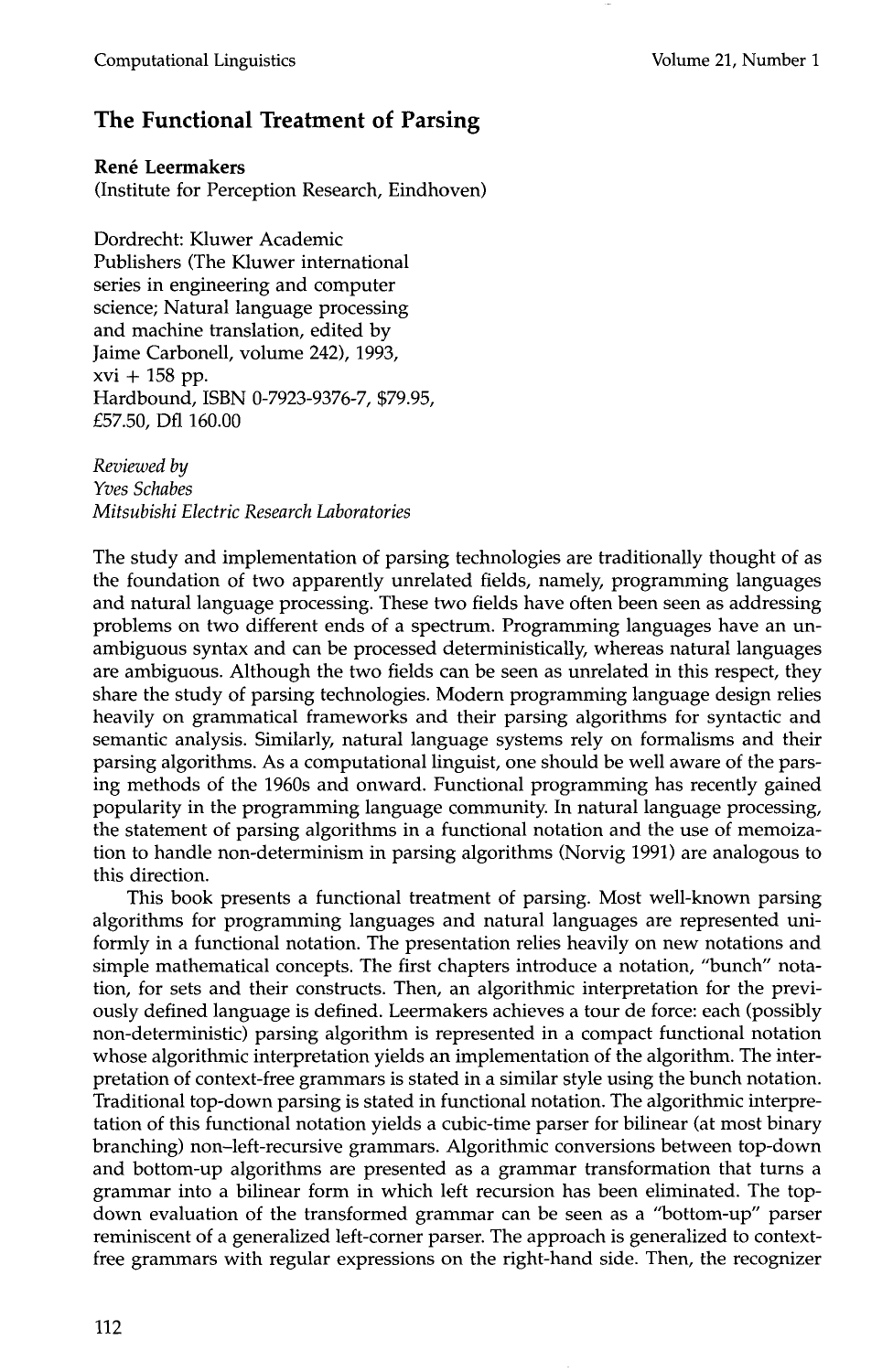previously defined is extended to a parser with the use of parse forests for recovering derivations. Attribute grammars and the well-known LR parsing algorithm are also described. The last chapter consists of miscellaneous notes in the form of comments and bibliographical references.

Overall, the book is mostly consistent and well written. The content is rich, and I would recommend it to anyone interested in parsing algorithms. However, the style chosen for mathematical argumentation requires an attentive, nonlinear study. The definitions are clear syntactically, but they make sense only after reading the context in which they are used, The reader should also be aware that linguistics is not discussed. Some readers may actually be offended by the grammar used for illustrating contextfree grammars, which treats intransitive verbs as transitive verbs with the empty string substituted as complement.

The functional paradigm is not well motivated. The book would also have been much stronger had experiments and details of implementation been included. Without this, one may wonder whether the proposed approach is of only mathematical interest. The fact that some complexity analysis given in the book takes into account only the length of the input and not the size of the grammar makes this problem even more acute. Also, the complexity of the most general parser, the left-corner (recursive ascent) parser is analyzed as  $O(|G|pqn^3)$ , where  $|G|$  is the size of the grammar, p is the number of non-terminals, and q is the number of items of the form  $C \to X \cdot \delta$  with the same X. This is bigger than  $O(|G|n^3)$ , which is the complexity of standard context-free grammar parsers, such as the CKY parser (Kasami 1965), the parser described by Graham, Harrison, and Ruzzo (1980), or efficient implementations of Earley's algorithm (Earley 1970).

Most of the references to previous work are found in the notes of the last chapter. Although they are adequate, some important references are missing. For example, the grammar transformation used for eliminating left recursion is very similar to the one described by Rosenkrantz and Lewis (1970) and Rosenkrantz (1967). Similarly, the interpretation of context-free grammars given in the book is similar to that using equations on languages (Chomsky and Schützenberger 1963), which is also described in numerous textbooks, such as Salomaa and Soittola 1978, and Gross and Lentin 1970.

The book is mostly free of editorial inconsistencies or errors. Some slipped through, however. For example, on page 55, the caption of Figure 5.3 should refer to Figure 3.1 instead of Figure 1.2.

Moreover, three different notations for context-free grammars are used. On page 16, a grammar rule is represented as a pair  $(A, \alpha)$ , which states that the non-terminal A can be rewritten as the string of symbols  $\alpha$ . However, when the interpretation of a grammar is given, on page 22, the pair  $(A, \eta)$  represents that the string  $\eta$  can be derived from the non-terminal A. Then, a grammar rule  $(A, \eta \rho) \rightarrow (X, \eta)(Y, \rho)$  states that the non-terminal A can be rewritten as X Y and that the derived string from A  $(\eta \rho)$  is the concatenation of the one from  $X(\eta)$  and the one from  $Y(\rho)$ . Later, a context-free rule is written as  $A \rightarrow X Y$ .

Although most of the book is mathematically rigorous, there are a few cases where more rigor would have been appropriate. On pages 18 and 19, the existence and the uniqueness of the smallest solution for the interpretation of context-free grammars are proven very casually. Checking the applicability of Tarski's fixed-point theorem (Tarski 1955) on complete partial orders would have been one way to solve this question. The existence of a complete partial order in which the functions used are continuous would have guaranteed the existence and the uniqueness of the solution. Another way to prove this fact would have been to check the applicability of Banach's fixedpoint theorem for contracting mapping in complete metric spaces (Banach 1922), as is usually done for formal power series (Chomsky and Schützenberger 1963).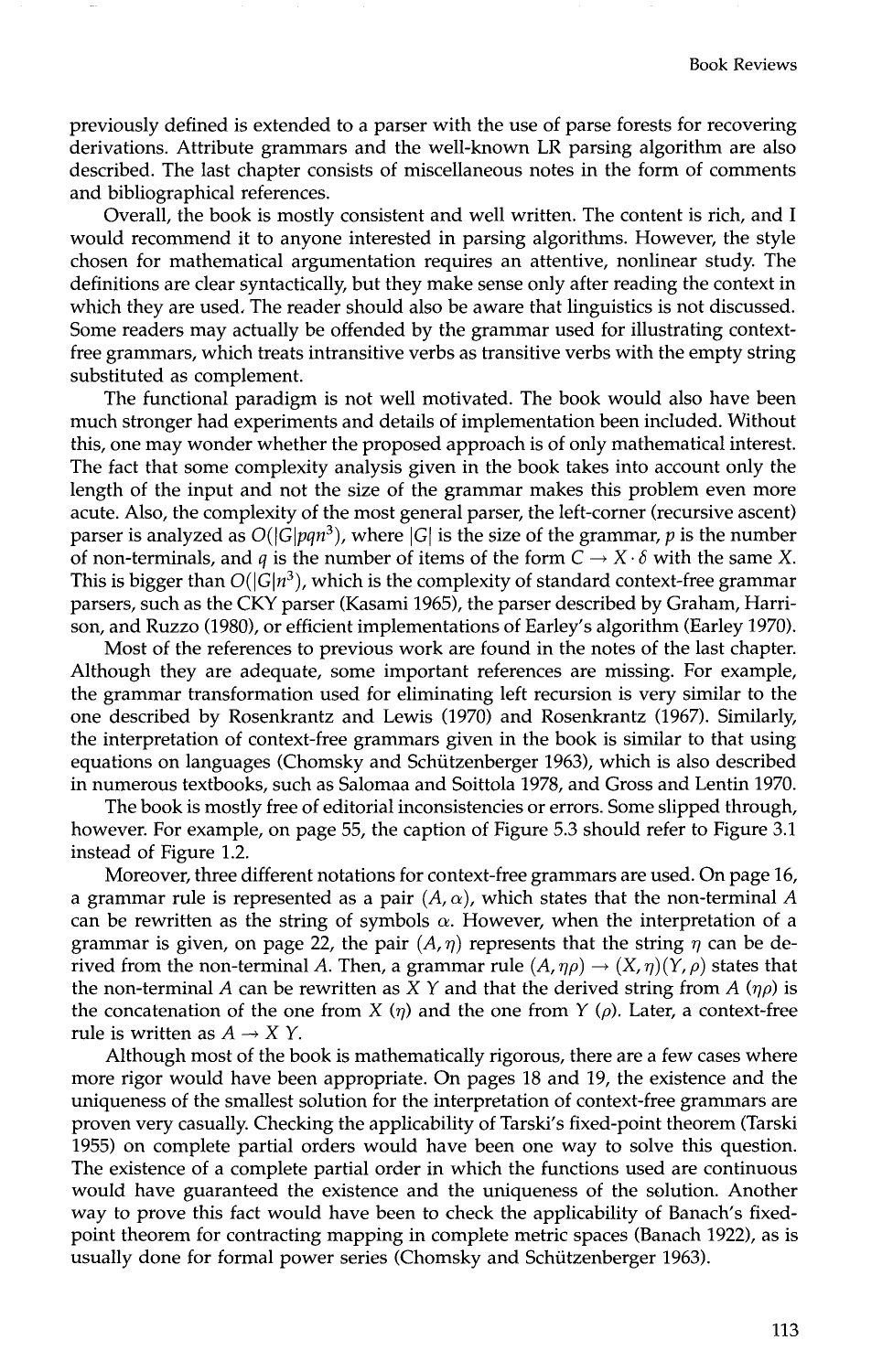## Computational Linguistics Volume 21, Number 1

Although most of the book follows a rigorous mathematical argumentation, the reader is from time to time entertained by casual, poetic, and Persian Gulf-inspired diversions such as these:

The above gives already a fairly complete picture of context-free grammars—complete enough, in fact, for understanding much of this book. Chapter 3 describes the same concept in a pedantic way. (pp. 4-5)

Context-free grammars are usually presented as one level in the Chomsky hierarchy of rewriting grammars [Chomsky, 1959]. This is a very one-sided way to depict context-free grammars, however. The formalism of context-free grammars is like a piece of art that can be placed in any of a great number of art styles but never really fits in. (p. 29)

In theoretical settings, the treatment of rules with regular expressions is often a bit cumbersome. Hence, it is tempting to dismiss regular expressions with the excuse that they do not add to the weak generative power anyway. To make up for our succumbing to this temptation, we show in this section how to generalize results for normal context-free grammar to EBNF grammars. (p. 70)

The way context-free grammars have been formally introduced is unconventional. Normally, they are presented as rewriting systems-as one level in the Chomsky hierarchy (see [Chomsky, 1959]). I always felt uneasy about this injustice: the formalism of context-free grammars is not part of one hierarchy; it is the mother of all grammar hierarchies. Therefore, I decided to start differently. (p. 143)

In conclusion, those familiar with parsing algorithms will enjoy reading this book. However, it may not be appropriate as an introduction to parsing algorithms.

## **References**

- Banach, Stefan (1922). "Sur les operations dans les ensembles abstraits et leurs applications aux equations integrales." *Fundamenta Mathematicae* 3:7-33.
- Chomsky, Noam and Schiitzenberger, Marcel Paul (1963). "The algebraic theory of context-free languages." In *Computer Programming and Formal Systems,* edited by P. Braffort and D. Hirschberg. Amsterdam: North-Holland.

Earley, Jay C. (1970). "An efficient context-free parsing algorithm." *Communications of the ACM* 13(2):94-102.

Graham, Susan L.; Harrison, Michael A.; and Ruzzo, Walter L. (1980). "An improved context-free recognizer." *ACM Transactions on Programming Languages and Systems*  2(3):415-462.

Gross, Maurice and Lentin, André (1970). *Introduction to Formal Grammars.* 196-215. New York: Springer-Verlag.

Kasami, Tadao (1965). "An efficient recognition and syntax algorithm for context-free languages." Technical Report AF-CRL-65-758, Air Force Cambridge Research Laboratory, Bedford, Massachusetts.

Norvig, Peter (1991). "Techniques for automatic memoization with applications to context-free parsing." *Computational Linguistics* 17(1):91-98.

Rosenkrantz, Daniel J. (1967). "Matrix equations and normal forms for context-free grammars." *Journal of the Association for Computing Machinery*  14(3):501-507.

Rosenkrantz, Daniel J. and Lewis, Philip M., II (1970). "Deterministic left corner parsing." In *IEEE Conference Record of the 11th Annual Symposium on Switching and Automata Theory.* 139-152.

Salomaa, Arto, and Soittola, Matti (1978). *Automata-Theoretic Aspects of Formal Power Series.* New York: Springer-Verlag.

Tarski, Alfred (1955). "A lattice-theoretical fixpoint theorem and its applications." *Pacific Journal of Mathematics* 5:285-309.